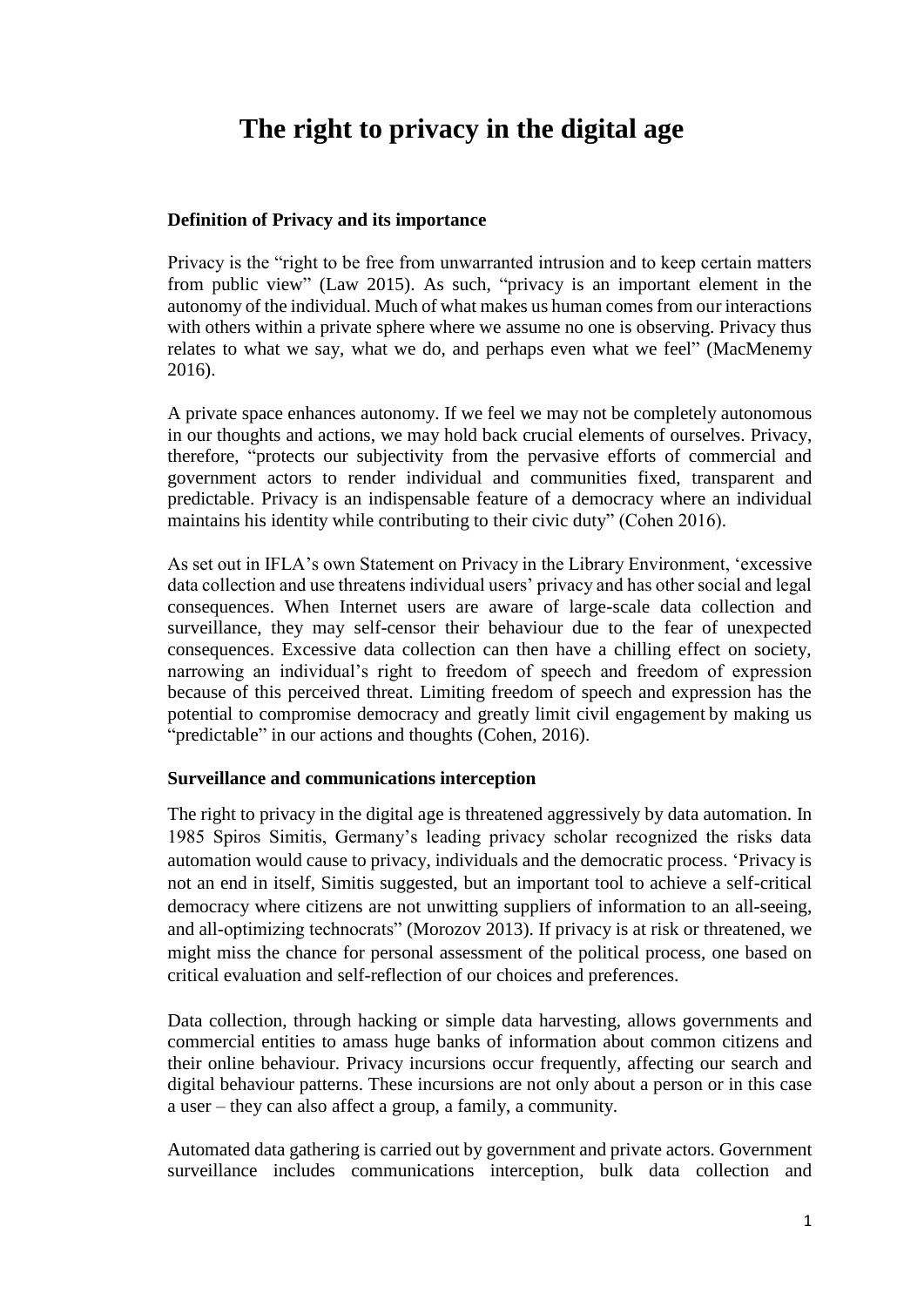processing, targeted intrusions in ICT systems and issues relating to cross-border surveillance and access to personal data.

As one of the many examples of governmental privacy infringement, the Pegasus software allowed the Mexican Government to spy on human rights defenders, journalists and anti-corruption activists. In this specific case of government sponsored cyberattacks, the WhatsApp feed of the son of a prominent lawyer and civil right journalist was the target of intrusion and privacy infringement (New York Times 2017).

Businesses can also contribute to surveillance activities based on data automation and collection and so encroach on our privacy. The latest scandal involves Facebook users and Cambridge Analytica researchers mishandling the data of over 40 million users. The dubious data gathering tactic included the use of Facebook Graphs API (application program interface) "that makes possible all the interconnectivity and the data delivery Facebook boasts when claiming that the platform was building a web where the default option is sharing" (Albright 2018). What is worrisome is that FB claims that its interface is based on the pretence that users are in control of what it is shared. In actuality, Facebook users have next to no control what is covertly shared about them – meaning the information and metadata others can extract.

Whether the threat comes from governments or private entities, these occurrences pose a significant question as to the right to live without arbitrary attacks on privacy (Article 12 of the [Universal Declaration on Human Rights\)](http://www.un.org/en/universal-declaration-human-rights/) and how our right to safeguard privacy can be defended.

### **Laws Are Not Enough**

While data protection legislation has the potential to cut back on speculative data collection by companies, data privacy laws are not well placed to protect individuals' rights vis-a-vis automated technologies and privacy can all too often be undermined by laws elsewhere.

Currently, as a response to terrorist attacks in Europe, increased surveillance powers have been implemented at the national level, with much data shared across borders. Security has too often been cited as a reason for limiting use of encryption technologies, or for creating 'back-doors', which are likely both to facilitate incursions on privacy by both government and other actors.

There are already voices against blanket surveillance. The Council of Europe has called on Member States to refrain from indiscriminate mass digital surveillance. In 2016 the European Court of Human Rights (ECtHR) "delivered a judgement on secret surveillance in the case *Szabo and Vissy vs, Hungary*. The court found that Hungary's 2011 legislation on secret surveillance violated article 8 of the ECHR because it failed to safeguard against abuse" (Fundamental Right Report 2017).

Referring to the "Court of Justice of the European Union's (CJEU) judgment in Digital Rights Ireland v. Minister of Communications & Others, the ECtHR stated that, where national rules enable large-scale or strategic interception and where this interference may result in particularly invasive interferences with private life", the "guarantees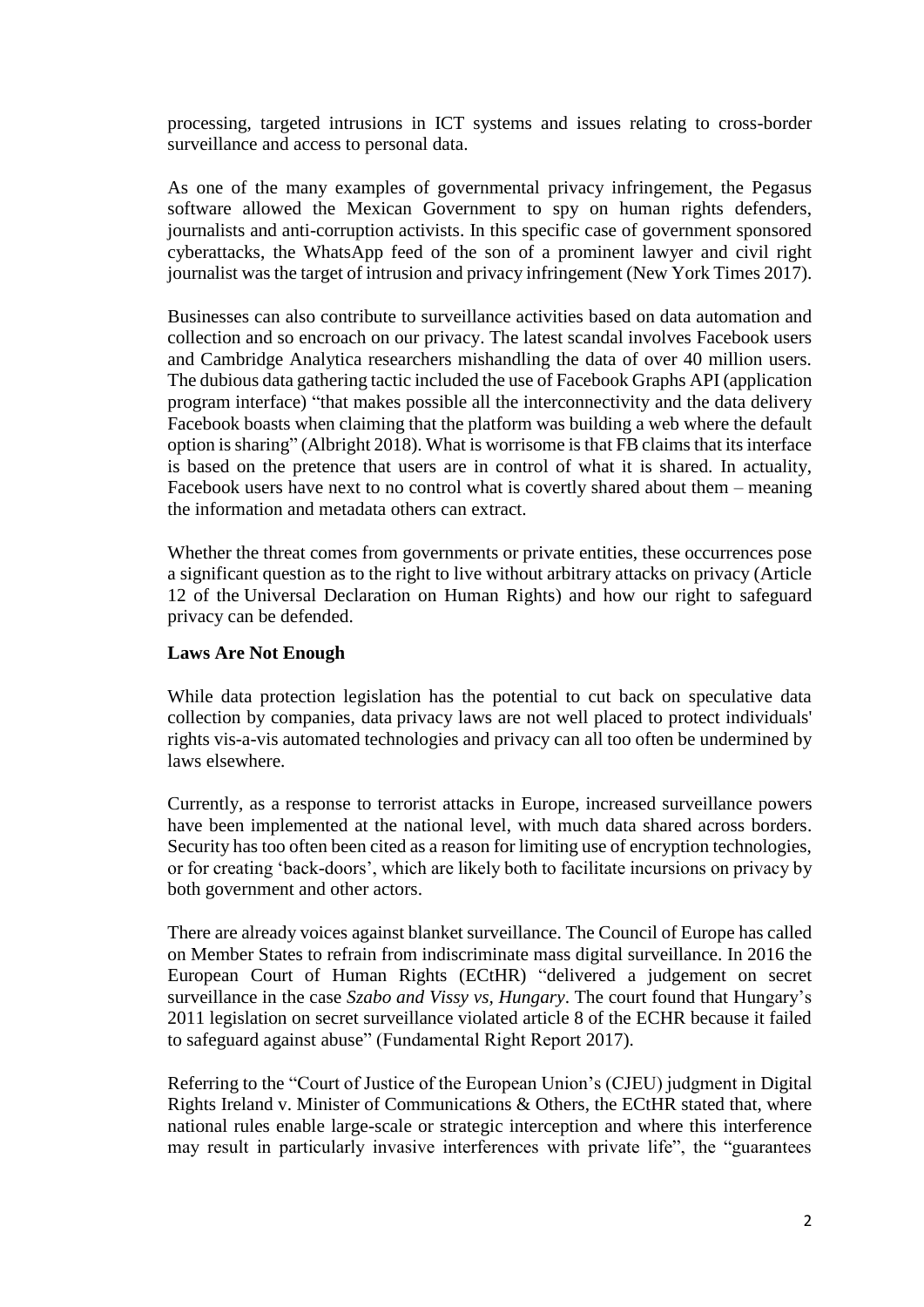required by the extant Convention case-law on interceptions need to be enhanced so as to address the issue of such surveillance practices" (Fundamental Right Report 2017).

Regarding current legislation, even under the General Data Protection Regulation, governments still have ample scope to claim that national security – for right or for wrong – justifies attacks on privacy. This is not to say that steps to ensure that firms and others will have to be clearer about what information they are gathering, and how it will be used, are not welcome, alongside the possibility for citizens to ask to see what data is held, and for it to be deleted.

Nonetheless, faced with an uneven – and sometimes contradictory legal landscape, the most effective response is to empower the individual, giving them the knowledge and tools necessary to look after themselves.

## **Best practices for the promotion and protection of the Right to Privacy: the role of libraries**

The benefits of digital technology in our daily lives are many. However, while enjoying these benefits, the amount of data we disseminate in living our lives online has serious implications for our privacy. While we may deem technology in and of itself as neutral, its impacts are not, and we need to address these. But how?

Libraries can play a powerful role in the promotion and protection of privacy given their long experience in working with information and helping users. Librarians agree that data privacy is a vital part of broader [digital literacy](https://www.ifla.org/publications/node/11586) – the ability to get the best out of the opportunities that digital technologies offer. Libraries can make the difference in the field of empowering individuals: teaching the meaning of digital privacy undoubtedly enhances security practices.

The [International Federation of Library Association and Institutions](https://www.ifla.org/files/assets/hq/news/documents/ifla-statement-on-privacy-in-the-library-environment.pdf) (IFLA) statement [on Privacy in the Library Environment](https://www.ifla.org/files/assets/hq/news/documents/ifla-statement-on-privacy-in-the-library-environment.pdf) (2015), emphasized the role of library crypto parties. They have taken place in the [UK,](https://medium.com/@alexhaydock/what-we-learned-from-hosting-our-cryptoparty-3950c9721f3e) [France,](https://hal.archives-ouvertes.fr/hal-01504076/document) [the Netherlands,](https://www.cryptoparty.in/enschede) [Australia,](https://www.cryptoparty.in/melbourne) [Sweden,](http://www.mdh.se/cryptoparty-1.87505?l=en_UK) the [US,](https://www.facebook.com/events/113396882662105/) [Canada,](https://vpl.bibliocommons.com/events/58daf9466cc8d82b00ed1d3a) and [Germany,](http://www.stadt-koeln.de/leben-in-koeln/freizeit-natur-sport/veranstaltungskalender/zentralbibliothek-makerspace-cryptoparty-5) to name just a few. These explore everything from specific tools, such as ToR browsers or anti-tracking software, to simpler behavioural changes which can reduce or manage risks. While much of the discourse around crypto parties focuses on government surveillance, good data hygiene is just as applicable in dealing with unwanted attention from businesses, hackers, or even members of personal networks.

Libraries also promote best practices by determining what user data they collect to limit information held about their users. Libraries can push partners (commercial or otherwise) to limit personal data collection and develop procedures to protect user privacy. In addition, to minimize the amount of data libraries' computers collect, many libraries instituted a set of practices where "Web browsers have temporary Internet files set to 2 MB, history retention set to 0 days, form-filling memory turned off, password memory turned off, and downloads turned off. In some libraries, all computers have special products installed to restore them to a standard template when rebooted. Computers will be set up to reboot after a set time of inactivity. This will clear any individual who forgot to log off and delete his activities from the computer" (Coombs 2005).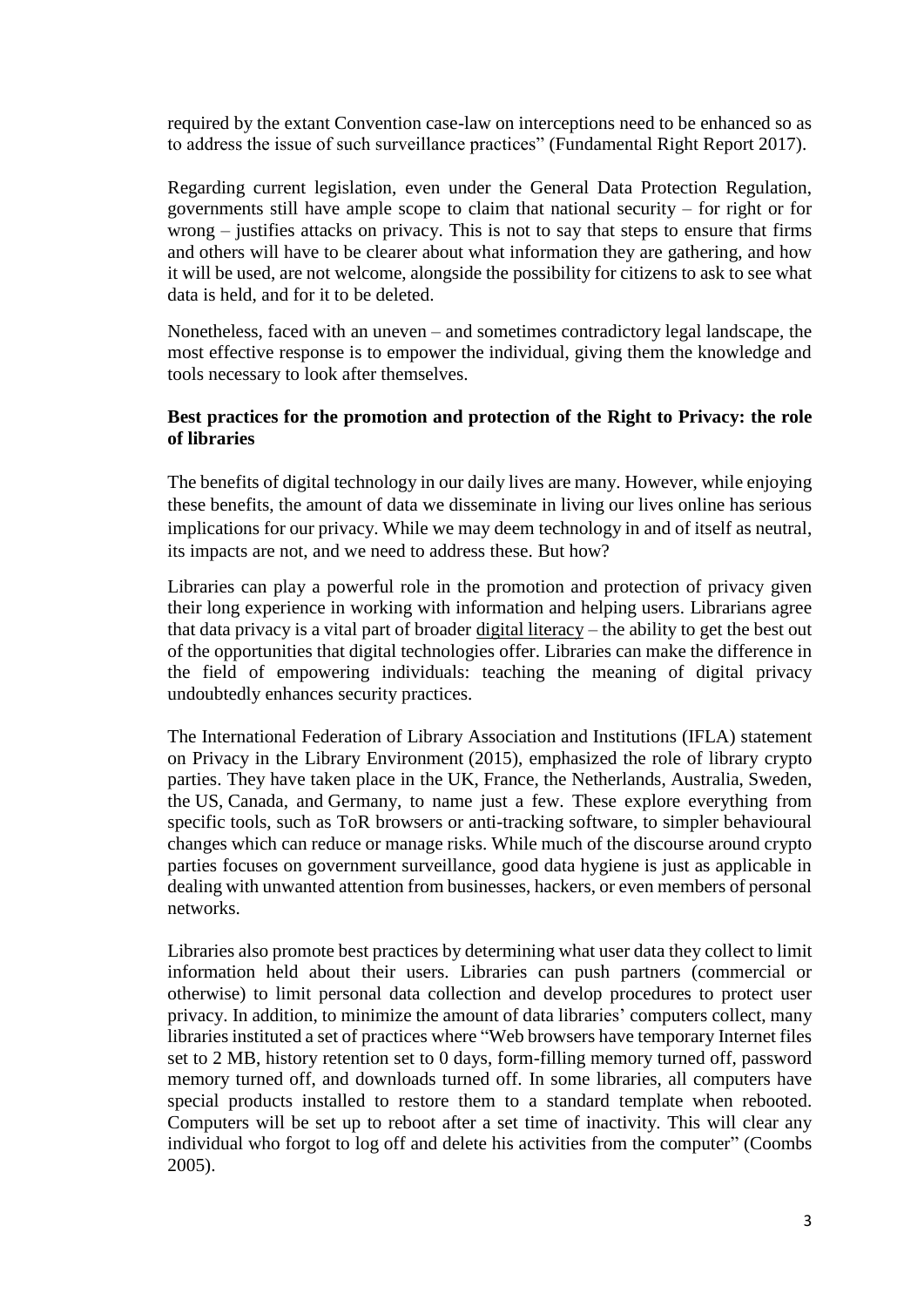When there is a deep, systemic problem such as the current attacks to our privacy, the solution does not come from ad hoc deletion of problematic software or applications, but it comes from education, digital literacy, global cooperation and tirelessly advocating on best practices.

### **Conclusions**

The growing prominence of the Right to Privacy in the Digital Age over the past years would not have occurred without the presence of a robust and expert civil society constituency.

This engaged constituency strived to achieve consensus on key issues ranging from the disproportionality of mass surveillance to the dangers associated with the bulk retention and acquisition of metadata. Also, the requirement to obtain legal authorization prior to the collection of personal data also remains central to consensus building. Civil society organizations have been highly effective in influencing the evolving discourse on the right to privacy in the digital age. They should continue to have a strong voice in the discussions.

Libraries and libraries associations, as important members of the civil society, can advance the Right to Privacy in the Digital age by cooperating with partner organizations in this area, both in order to advance relevant legislation, and to give their users the knowledge and skills required to protect themselves. They should, in this, receive the support necessary to keep abreast of continually advancing technologies and their implications for Privacy and human rights, and to help users.

In turn, governments need to take a consistent line on privacy. Action to prevent unwarranted and speculative data collection by private companies is welcome but is undone when security becomes an excuse for disproportionate harvesting of information by government agencies.